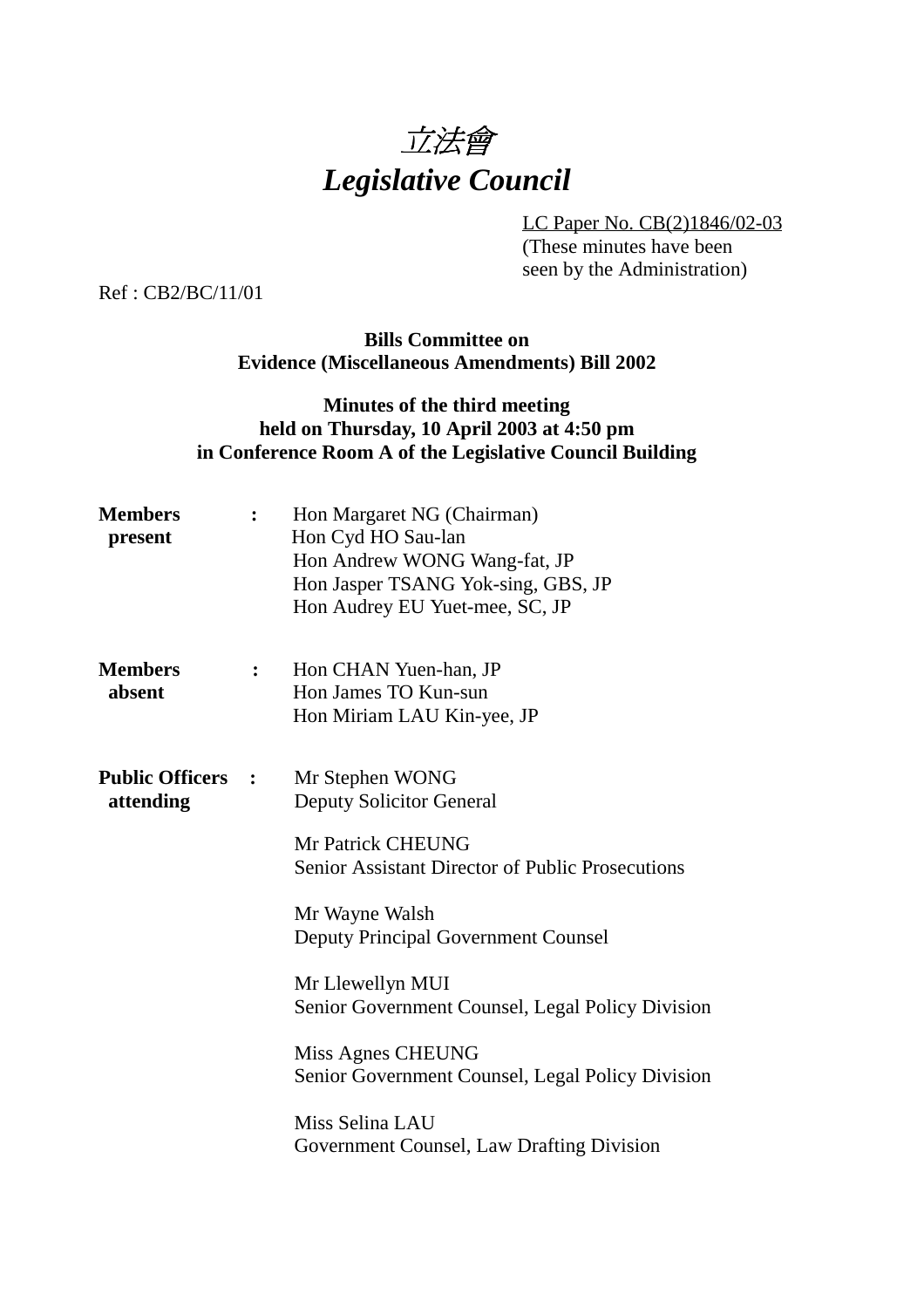|                                      |                | Mr Peter KAM<br>Government Counsel, Legal Policy Division                 |
|--------------------------------------|----------------|---------------------------------------------------------------------------|
| <b>Attendance by :</b><br>invitation |                | <b>Law Society of Hong Kong</b>                                           |
|                                      |                | Mr CHAN Kwai-hong, Bucky<br>(Attend for discussion on Part I of the Bill) |
| Clerk in<br>attendance               | $\ddot{\cdot}$ | Mrs Percy MA<br>Chief Assistant Secretary (2)3                            |
| <b>Staff</b> in<br>attendance        |                | <b>Miss Kitty CHENG</b><br>Assistant Legal Adviser 5                      |
|                                      |                | Mr Paul WOO<br>Senior Assistant Secretary (2)3                            |

 $2 -$ 

#### Action

## **I. Confirmation of minutes**

(LC Paper No. CB(2)1696/02-03)

The minutes of the meeting held on 14 March 2003 were confirmed.

- **II. Meeting with the Administration and legal professional bodies** (LC Paper Nos. CB(2)1446/02-03(01); 1698/02-03(01) & (02); 1732/02-03; 1740/02-03(01) & (02); 1744/02-03(01) to (03))
- 2. The Bills Committee deliberated (index of proceedings attached at **Annex**).

## Views of the Law Society of Hong Kong on Part I of the Bill (LC Paper No. CB(2)1740/02-03(01))

3. Mr CHAN Kwai-hong said that the major concern of the Law Society in relation to Part I of the Bill was that the criteria for the court to grant exemption to the spouse of an accused to give evidence for the prosecution or on behalf of the coaccused were too strict. In the view of the Law Society, proposed section 57A(2) of the Criminal Procedure Ordinance imposed a heavy burden on the spouse, in applying for exemption to give evidence, to satisfy the court that the giving of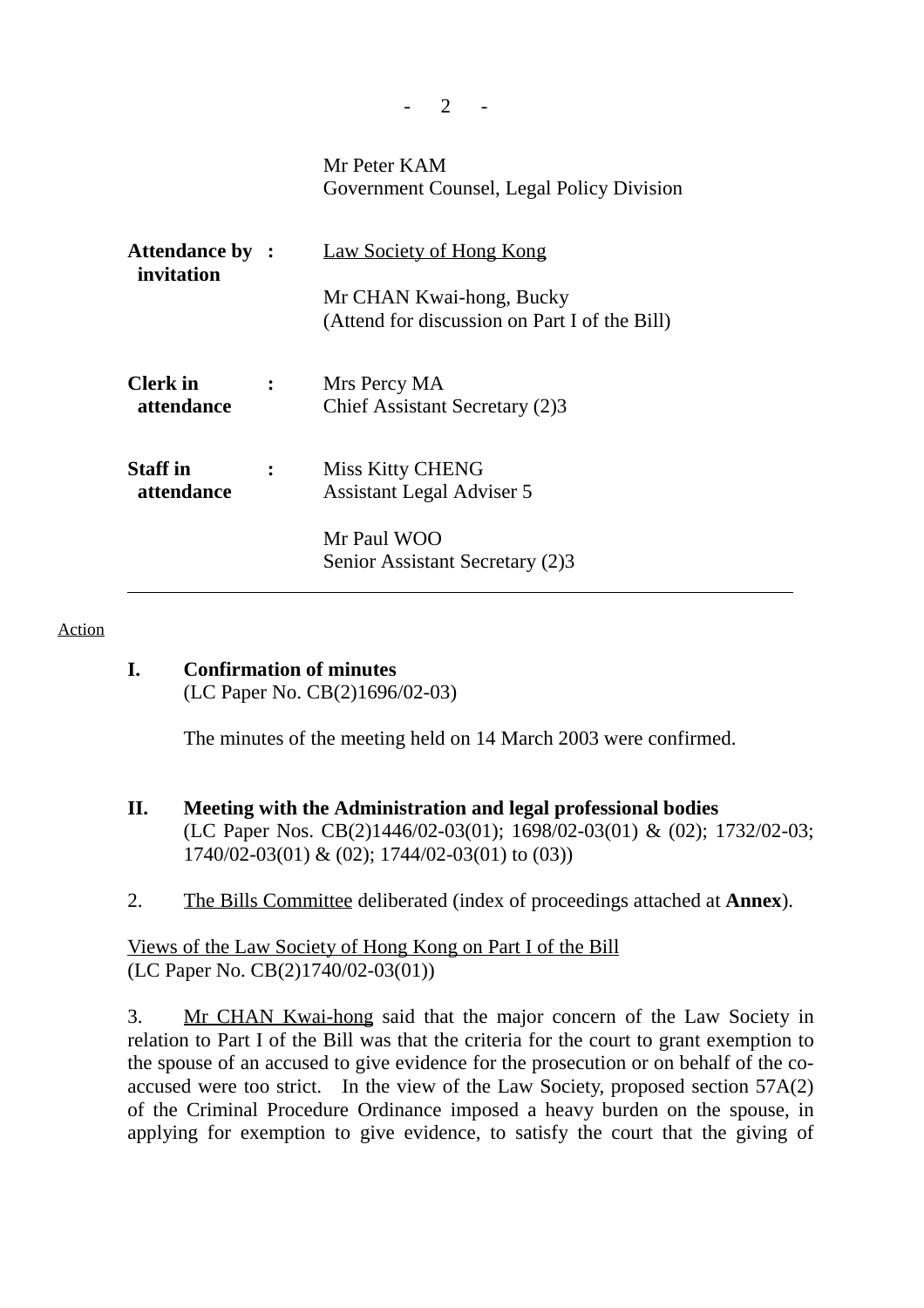#### Action

evidence would cause "serious harm to the relationship between the spouse and the accused", or "serious emotional, psychological or economic consequence for the spouse". It would be very difficult if not impossible for the spouse to satisfy such criteria, particularly when minor offences were involved. The Law Society also failed to see how the court might, in practice, exempt the spouse wholly or in part from the obligation to give evidence.

4. Deputy Solicitor General explained that the threshold adopted in proposed section 57A(2) was the possibility of a "substantial risk" of serious harm or consequence, rather than an actual harm. He added that the case of *Trezesinski v Daire* set out in the Administration's paper (LC Paper No. CB(2)1446/02-03(01)) provided an example of the court exempting the spouse of an accused, in part, from the obligation to give evidence.

Follow-up actions required of the Administration

5. The Administration was requested to -

Part I of the Bill

*Proposed section 57 of the Criminal Procedure Ordinance*

- (a) explain how compellability would apply to a person in the following scenarios :
	- (i) the person was the spouse of the accused at the time of the alleged offence but had since divorced the accused; and
	- (ii) the person was not the spouse of the accused at the time of the alleged offence but had since become the spouse of the accused;

*Proposed new section 57(3A) of the Criminal Procedure Ordinance*

- (b) reconsider the drafting of the proposed new section 57(3A)(a) and 57(3A)(b), having regard to the legislative intent. Members pointed out that the use of the word "involves" in the section could widen the scope of the compellable offences in the Bill;
- (c) clarify whether "material time" in proposed new section 57(3A)(b) and 57(3A)(c) referred to the time when the offence was committed, or the time of the trial, and consider the need to reflect this clearly in the legislation;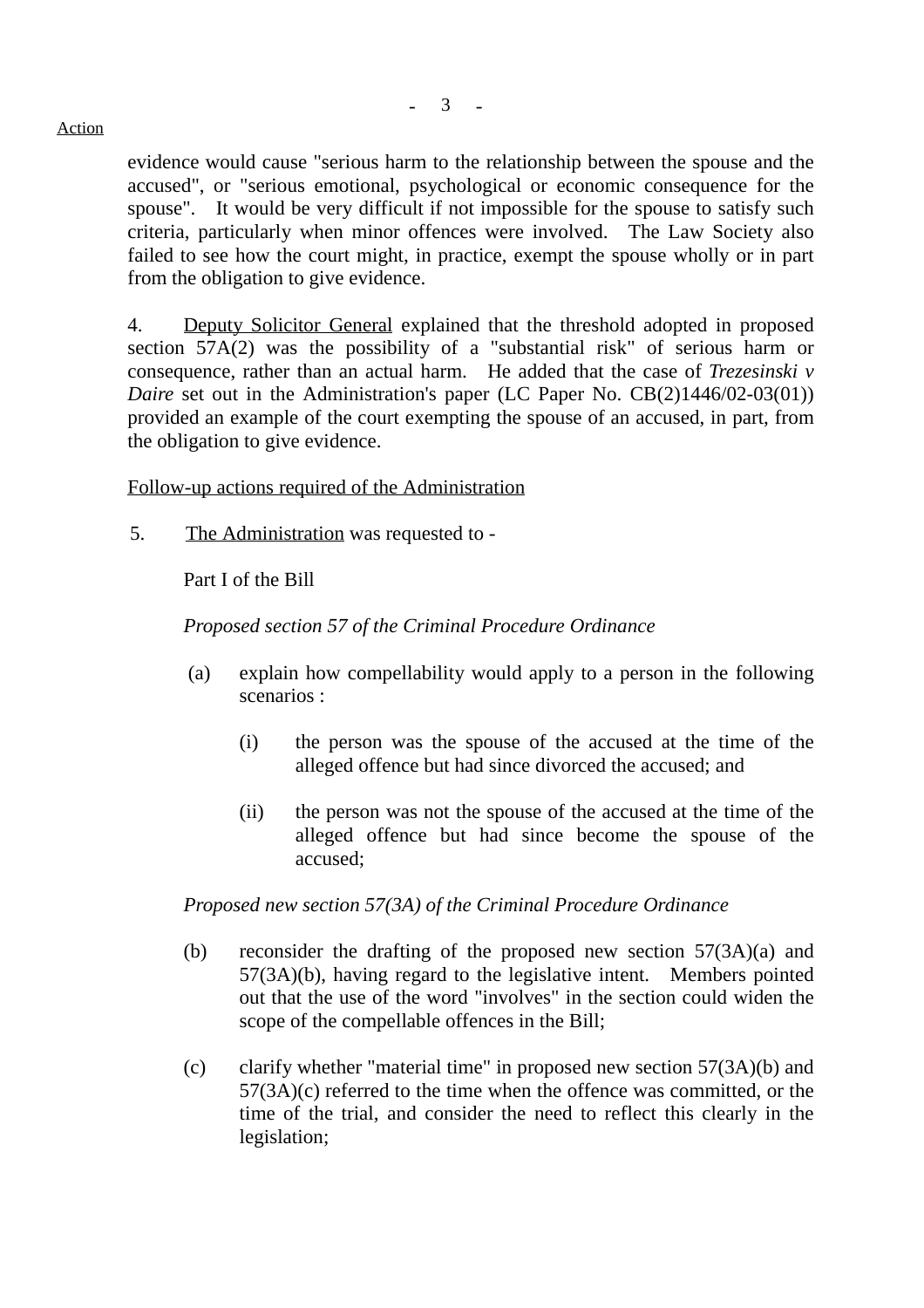- (d) explain, for the proposed new section 57(3A)(b), the rationale for limiting the age of the child to under 16 years in the case of death of the child;
- (e) respond to the suggestion that the scope of the compellable offences under proposed section 57(3A) should also cover a child of the family who at the material time was above the age of 16 years but became a mentally incapacitated person afterwards;
- (f) illustrate the meaning of "mentally disordered person" and "mentally handicapped person" in the Mental Health Ordinance by way of actual court cases, if available;

### *Proposed new section 57(4A) of the Criminal Procedure Ordinance*

(g) review the drafting of the section. A member pointed out that where a spouse had pleaded guilty, he/she would be convicted. Hence, the situation of "no longer liable to be convicted" in the trial would not arise;

### Part II of the Bill

### *Section 79I of the Criminal Procedure Ordinance*

- (h) further consider the views of members and the legal professional bodies that the criteria for the court to be satisfied before giving permission under section 79I were too loose. Some members considered that it was for the party concerned to provide justifications in support of an application to give evidence by live television link, an overseas witness should give evidence in a courtroom as a general rule, and the court should only give permission to take evidence via live television link under very exceptional circumstances;
- (i) provide details of the rules for consideration of the Bills Committee, if detailed criteria of which the court must be satisfied before giving permission under the section would be set out in rules to be made by the Chief Justice; and

### *Overseas experience*

(j) provide the relevant UK Crown Court Rules for the Bills Committee's reference.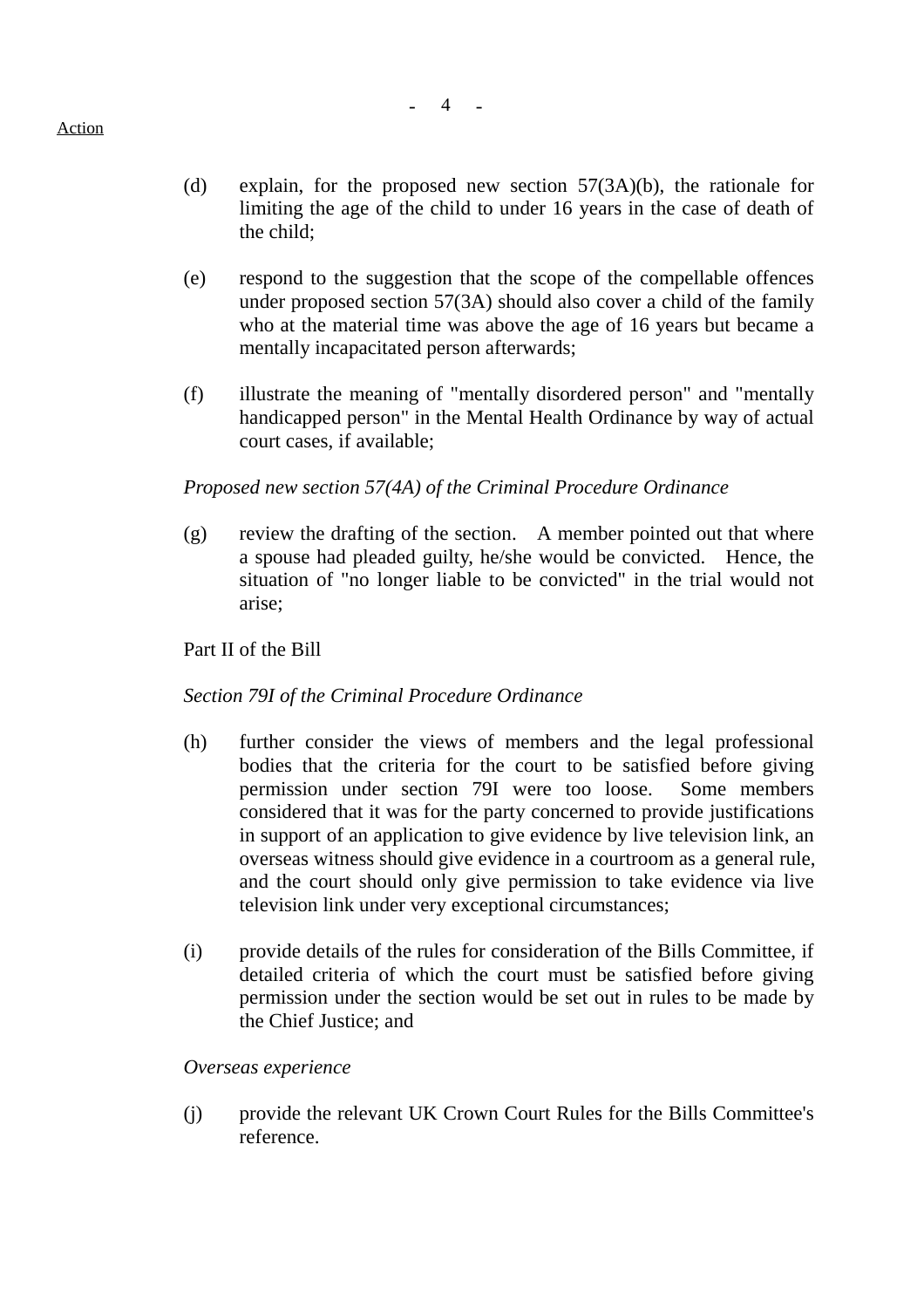Action

*(Post-meeting note :* The Administration's responses were issued vide LC Paper Nos. CB(2)1848/02-03(01) to (03)*)*

## **III. Date of next meetings**

6. The next two meetings were scheduled for 25 April 2003 at 10:45 am and 13 May 2003 at 10:45 am respectively.

7. The meeting ended at 6:35 pm.

Council Business Division 2 Legislative Council Secretariat 6 May 2003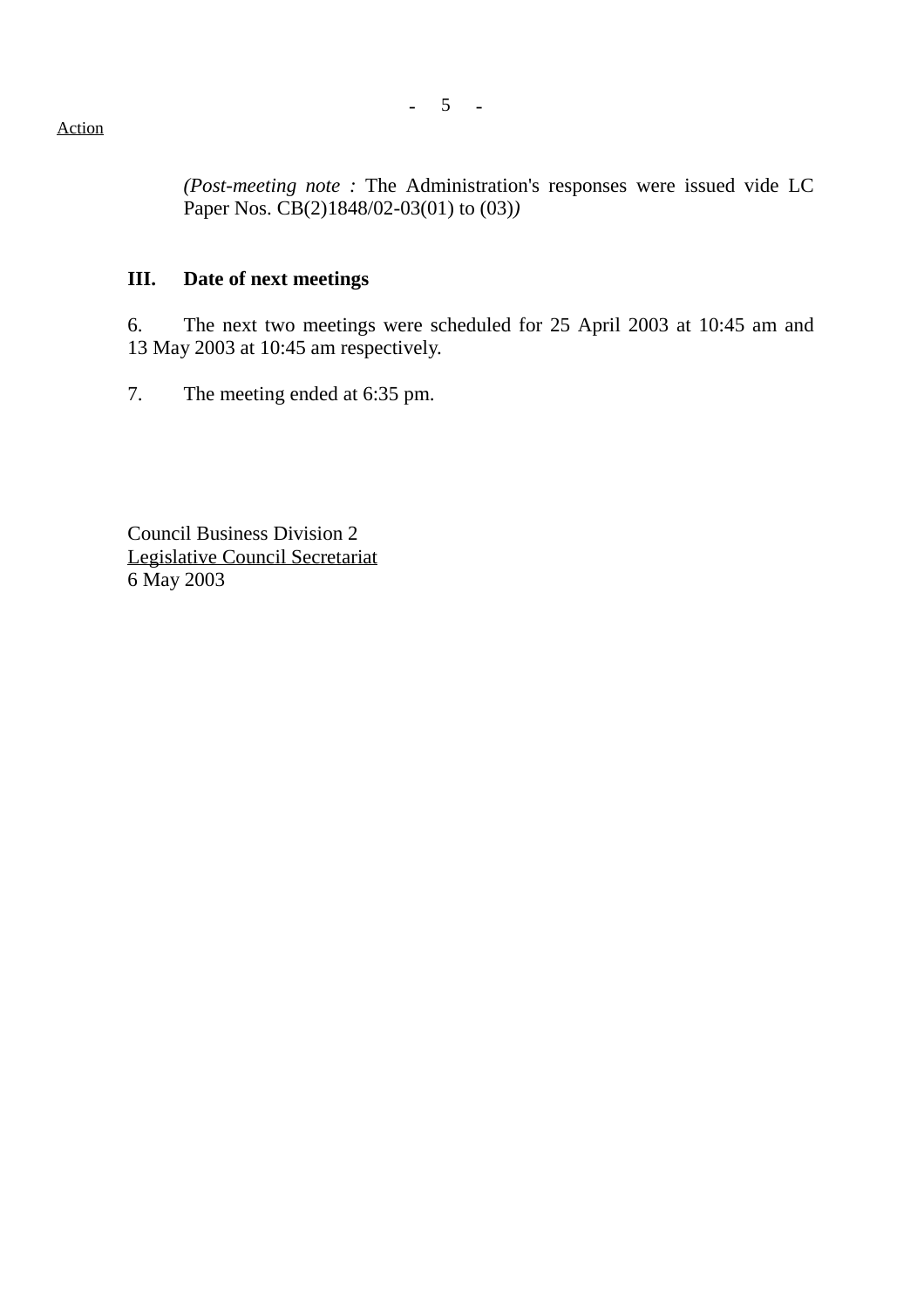#### **Annex**

# **Proceedings of the third meeting of the Bills Committee on Evidence (Miscellaneous Amendments) Bill 2002 on Thursday, 10 April 2003 at 4:30 pm in Conference Room A of the Legislative Council Building**

| <b>Time Marker</b> | Speaker(s)                                                   | Subject(s)                                                                                                                                                                                                                                                                                                                                                                                                                                          | <b>Action</b> |
|--------------------|--------------------------------------------------------------|-----------------------------------------------------------------------------------------------------------------------------------------------------------------------------------------------------------------------------------------------------------------------------------------------------------------------------------------------------------------------------------------------------------------------------------------------------|---------------|
|                    |                                                              |                                                                                                                                                                                                                                                                                                                                                                                                                                                     | required      |
| 000001-000232      | Chairman                                                     | Confirmation of minutes of meeting<br>on 14 March 2003 (LC Paper No.<br>CB(2)1696/02-03).<br>Invitation for Admin to brief members<br>on its written responses to issues<br>raised at the last meeting on 14 March<br>2003                                                                                                                                                                                                                          |               |
| 000233-001015      | Administration/<br>Chairman                                  | Paper prepared by Admin in response<br>to issues raised by members at the<br>meeting on 14 March 2003 on Part II<br>of the Bill on use of live television<br>link in criminal proceedings (LC<br>Paper No. CB(2)1698/02-03(02))                                                                                                                                                                                                                     |               |
| 001016-001501      | Law Society/<br>Chairman                                     | Letters from the Law Society to<br>Admin on Part I of the Bill<br><sub>on</sub><br>competence and compellability<br>of<br>spouses in criminal proceedings (LC<br>Paper No. CB(2)1740/02-03(01)).                                                                                                                                                                                                                                                    |               |
| 001502-002430      | Administration/<br>Chairman/<br>Ms Audrey EU/<br>Law Society | The criteria of which the court must<br>be satisfied before it might exempt the<br>husband or wife, wholly or in part,<br>from the obligation to give evidence<br>for the prosecution or on behalf of a<br>co-accused under proposed section<br>57A(2) of the Criminal Procedure<br>Ordinance (CPO).<br>Reference to the case of Trezesinski v<br>Daire in Admin's previous paper to<br>the Bills Committee (LC Paper No.<br>$CB(2)1446/02-03(01))$ |               |
| 002431-002924      | Chairman/<br>Administration                                  | Draft Committee Stage amendment<br>(CSA) proposed<br>by<br>Admin<br>to<br>introduce a new section 57(3A) of                                                                                                                                                                                                                                                                                                                                         |               |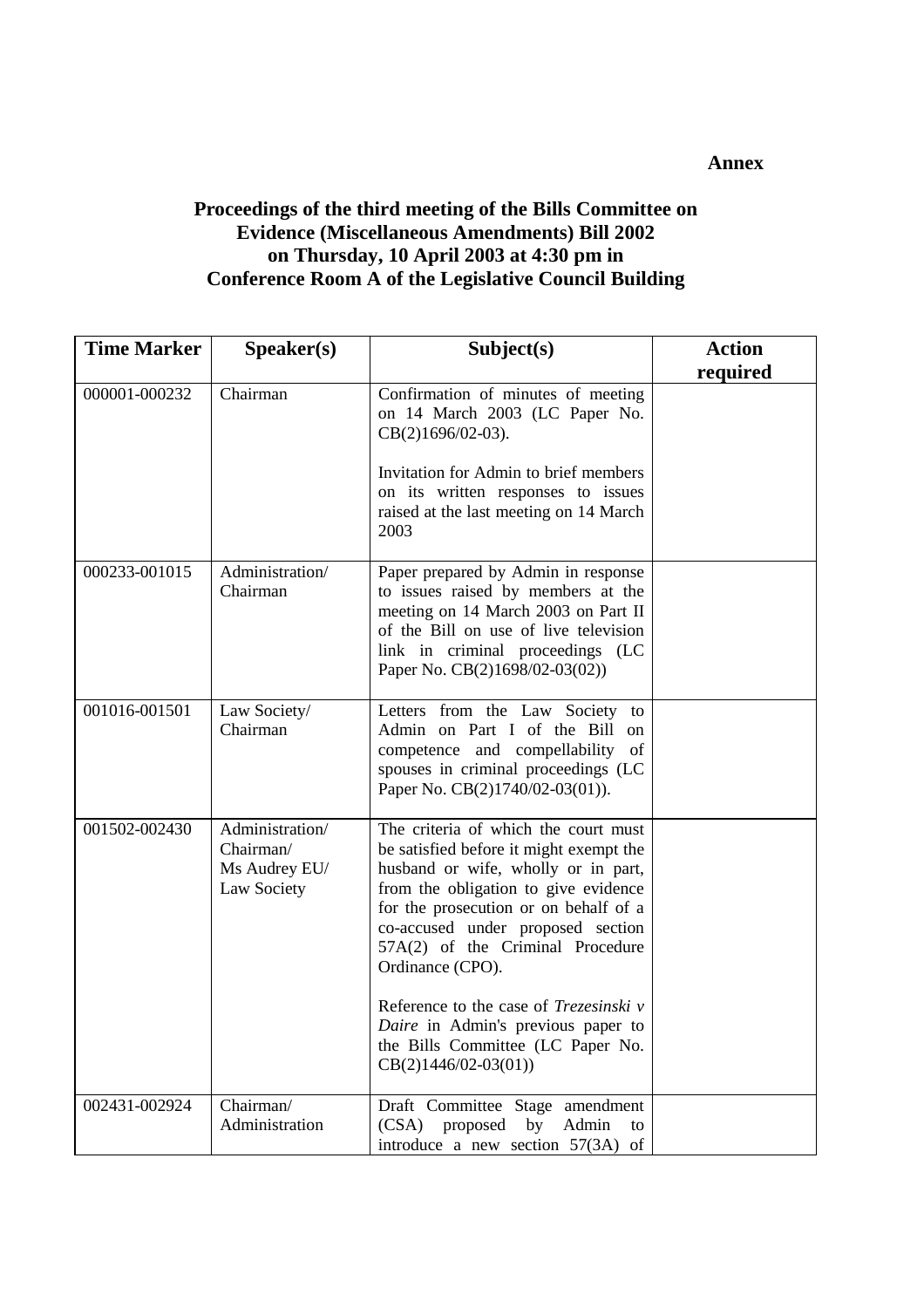| <b>Time Marker</b> | Speaker(s)                                                 | Subject(s)                                                                                                                                                                                                                                                                                                                                                        | <b>Action</b>                                                                                               |
|--------------------|------------------------------------------------------------|-------------------------------------------------------------------------------------------------------------------------------------------------------------------------------------------------------------------------------------------------------------------------------------------------------------------------------------------------------------------|-------------------------------------------------------------------------------------------------------------|
|                    |                                                            |                                                                                                                                                                                                                                                                                                                                                                   | required                                                                                                    |
|                    |                                                            | CPO to extend the scope of the<br>compellable offences under proposed<br>section $57(3)$ to cover also a child of<br>family<br>who<br>the<br>was<br>mentally<br>incapacitated (LC<br>Paper<br>No.<br>$CB(2)1698/02-03(01)).$                                                                                                                                      |                                                                                                             |
|                    |                                                            | Amendment of proposed section 57(4)<br>of CPO and proposed addition of a<br>new section 57(4A).                                                                                                                                                                                                                                                                   |                                                                                                             |
| 002925-003109      | Chairman/<br>Administration                                | Drafting of proposed new section<br>57(4A) of CPO.                                                                                                                                                                                                                                                                                                                | Admin to review the<br>drafting.                                                                            |
| 003110-004150      | Ms Audrey EU/<br>Chairman/<br>Administration               | compellable offences<br>The<br>under<br>proposed new section $57(3A)(a)$ and<br>$57(3A)(b)$ of CPO, the scope of which<br>could be widened with the use of the<br>word "involves" to describe the<br>offences.                                                                                                                                                    | Admin to respond to<br>the<br>concern<br>expressed,<br>having<br>regard<br>the<br>to<br>legislative intent. |
| 004151-004424      | Chairman/<br>Administration                                | Meaning of "mentally incapacitated<br>person" in proposed new section<br>$57(3A)(b)$ and $57(3A)(c)$ of CPO<br>introduced under the draft CSA.                                                                                                                                                                                                                    |                                                                                                             |
| 004425-004622      | Ms Audrey EU/<br>Administration/<br>Chairman               | How compellability would apply in<br>the following situation -<br>(a) the person was the spouse of the<br>accused at the time of the alleged<br>offence but had since divorced<br>the accused; and<br>(b) the person was not the spouse of<br>the accused at the time of the<br>alleged offence but had since<br>become<br>the<br>spouse<br>of<br>the<br>accused. | Admin to clarify in<br>writing.                                                                             |
| 004623-005009      | Ms Cyd HO/<br>Administration/<br>Chairman/<br>Ms Audrey EU | of "material<br>Meaning<br>time"<br>in<br>proposed new section $57(3A)(b)$ and<br>$57(3A)(c)$ of CPO.                                                                                                                                                                                                                                                             |                                                                                                             |
| 005010-005553      | Ms Audrey EU/<br>Administration/<br>Chairman               | Proposed section $57(7)$ and $57(8)$ of<br>CPO.                                                                                                                                                                                                                                                                                                                   |                                                                                                             |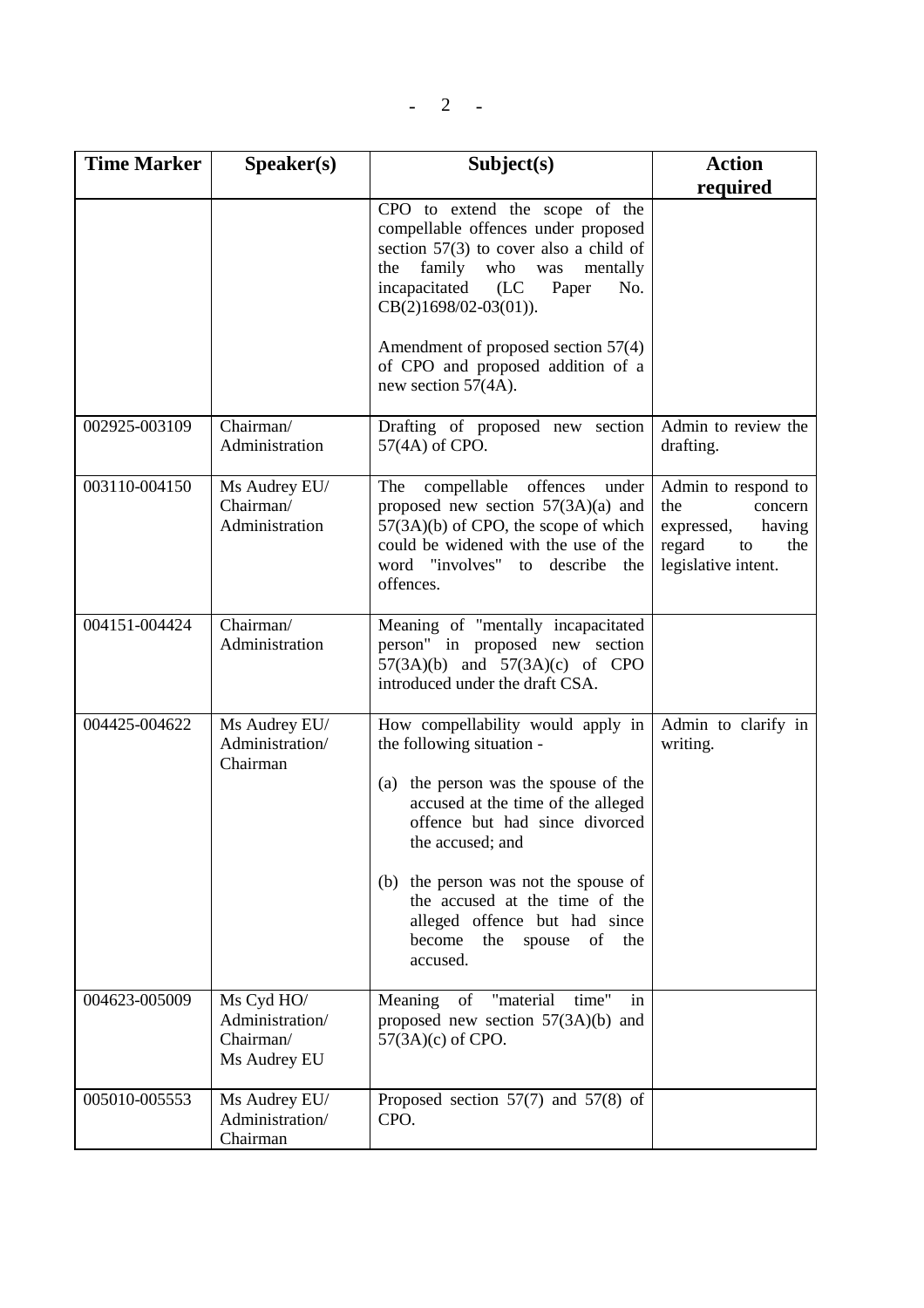| <b>Time Marker</b> | Speaker(s)                                                       | Subject(s)                                                                                                                                                                                                                                                                                             | <b>Action</b>                                                                                                                                                                                                                   |
|--------------------|------------------------------------------------------------------|--------------------------------------------------------------------------------------------------------------------------------------------------------------------------------------------------------------------------------------------------------------------------------------------------------|---------------------------------------------------------------------------------------------------------------------------------------------------------------------------------------------------------------------------------|
|                    |                                                                  |                                                                                                                                                                                                                                                                                                        | required                                                                                                                                                                                                                        |
| 005554-005819      | Chairman/<br>Administration                                      | Meaning of "mentally incapacitated<br>person" under the Mental Health<br>Ordinance.                                                                                                                                                                                                                    |                                                                                                                                                                                                                                 |
| 005820-010301      | Ms Cyd HO/<br>Chairman/<br>Administration/<br>Mr Jasper TSANG    | Suggestion to extend the scope of the<br>compellable offences to also cover a<br>child of the family who at the material<br>time was above the age of 16 years but<br>became a mentally incapacitated<br>person afterwards.                                                                            | Admin to respond to<br>suggestion<br>the<br>in<br>writing.                                                                                                                                                                      |
| 010302-010445      | Mr Jasper TSANG/<br>Chairman                                     | Rationale for limiting the age of the<br>child of the family to under 16 years<br>in the case of death of the child.                                                                                                                                                                                   | Admin to respond in<br>writing.                                                                                                                                                                                                 |
| 010446-012038      | Chairman/<br>Mr Jasper TSANG/<br>Ms Audrey EU/<br>Administration | Meaning of "material<br>time"<br>in<br>proposed new section $57(3A)(b)$ and<br>57(3A)(c) of CPO.                                                                                                                                                                                                       | Admin to clarify the<br>meaning in the light<br>of legislative intent.                                                                                                                                                          |
| 012039-012325      | Administration/<br>Chairman                                      | Meaning of "mentally incapacitated<br>person", "mentally disordered" and<br>"mentally handicapped" persons under<br>the Mental Health Ordinance.<br>Illustration of the<br>meaning<br>of<br>"mentally disordered" and "mentally<br>handicapped" persons by way of<br>actual court cases, if available. | Admin to<br>provide<br>examples<br>for<br>reference                                                                                                                                                                             |
| 012326-013354      | Chairman/<br>Administration                                      | Arrangements adopted in the United<br>Kingdom, Australia and under the<br>Mutual<br>European<br>Union<br>Legal<br>Assistance Treaty 2000 in relation to<br>taking of evidence via live video link<br>(LC Paper No. CB(2)1698/02-03(02)).                                                               | Admin to provide the<br>relevant UK Crown<br>Rules<br>Court<br>for<br>reference.                                                                                                                                                |
| 013355-013640      | Ms Audrey EU                                                     | Fundamental rules and<br>principles<br>which the court should observe in the<br>interests of justice before granting<br>permission under proposed section<br>79I(1) of CPO to take evidence by live<br>television link from person outside<br>Hong Kong.                                               | further<br>Admin<br>to<br>respond in writing to<br>the views of some<br>members<br>and<br>the<br>legal<br>professional<br>bodies<br>that<br>the<br>criteria<br>under<br>section<br>proposed<br>79I(2) of CPO were<br>too loose. |